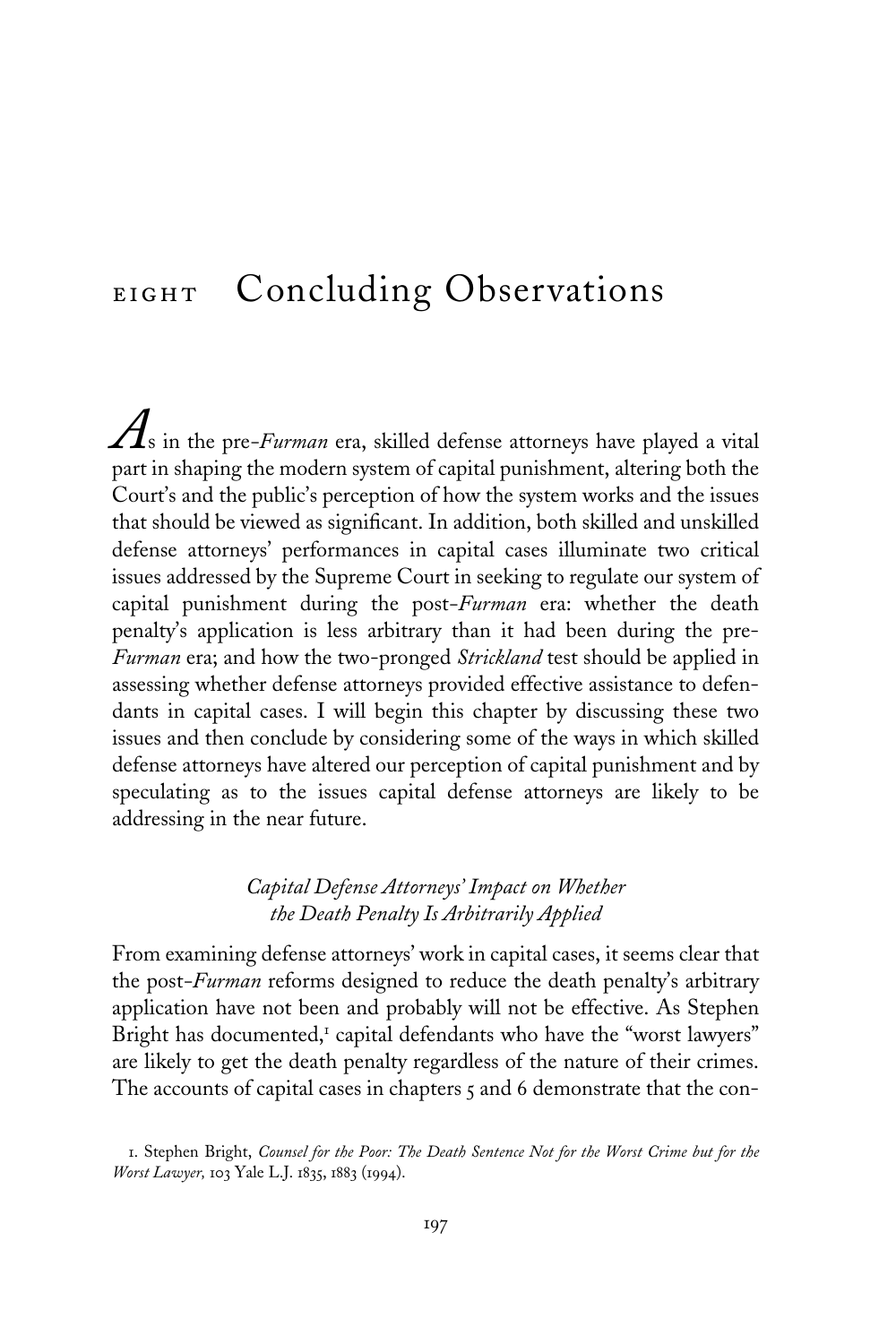verse is also true: capital defendants who have the best lawyers are unlikely to get the death penalty regardless of their crimes or the government's aggravating circumstances. As chapter 6 shows, the best attorneys are able to negotiate pleas that will avoid the possibility of a death sentence in the great majority of capital cases, including those in which defendants committed atrocious crimes involving multiple victims. In capital cases that do go to trial, moreover, the examples presented in chapter 5 show that the best attorneys are able to persuade juries to impose life sentences in even the most aggravated cases.

Indeed, the cases considered in chapter 5 indicate that the post*-Furman* reforms designed to reduce the death penalty's arbitrary application may have exacerbated the impact that a capital defense attorney's skills or resources will have on the likelihood of a defendant receiving a death sentence. The two primary post*-Furman* reforms involved providing a penalty trial at which the prosecution and the defense could introduce evidence of aggravating and mitigating circumstances relating to the defendant's offense and personal characteristics and establishing guidelines that would instruct the jury to make its penalty determination by weighing the relevant aggravating and mitigating circumstances. Accounts of capital cases indicate that there is an extraordinarily wide disparity between skilled and unskilled capital defense attorneys' abilities to utilize these reforms in a way that will be beneficial to the defendants they are representing.

Whereas unskilled capital defense attorneys often introduce little or no evidence at the defendant's penalty trial, skilled attorneys such as Michael Burt and Craig Cooley introduce extensive mitigating evidence that provides a multilayered picture of the defendant, allowing the jury to understand and empathize with him even if he has been shown to have perpetrated atrocious capital crimes. As Craig Haney's testimony at William White's penalty trial indicated, moreover, capital defense teams have become increasingly sophisticated at educating jurors as to the significance of particular types of mitigating evidence, enabling them to persuade the jury that in some cases mitigating evidence relating to the defendant's background should preclude a death sentence even when the prosecutor has established powerful aggravating circumstances.

As a result, the post*-Furman* reforms may have exacerbated the extent to which a capital defendant's attorney and defense team can affect the likelihood that the defendant will receive a death sentence. Even if stricter enforcement of ABA Guidelines enhances the performance of capital defense attorneys in the future—mandating that a capital defendant's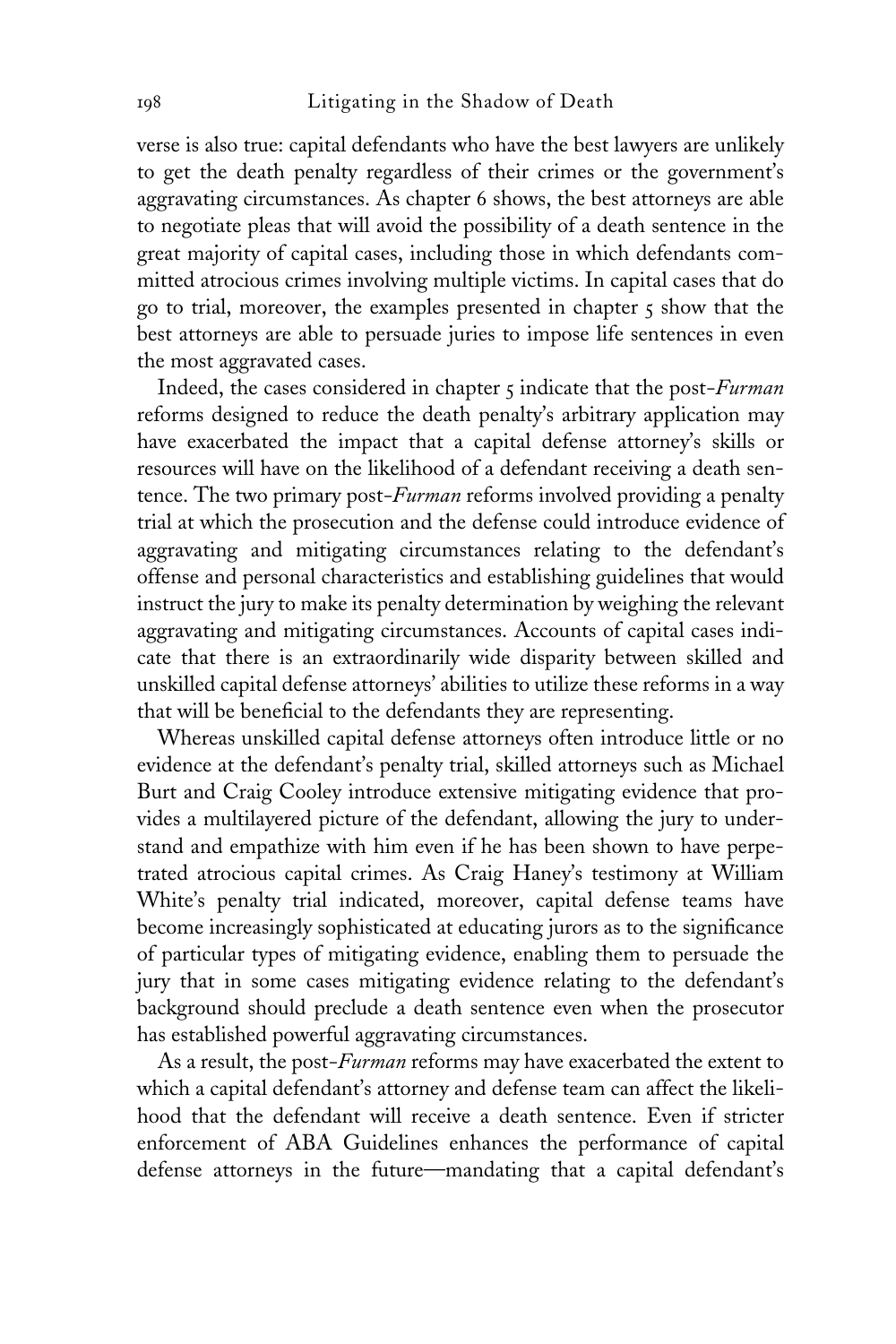attorney investigate mitigating evidence to be introduced at the defendant's penalty trial, for example—there will always be a marked disparity between skilled and unskilled defense attorneys' abilities to present and develop mitigating evidence in a way that will be meaningful to a penalty jury. Because of the paramount role played by defense attorneys in capital defendants' trials, there is thus no reason to believe that the post*-Furman* reforms have diminished or will diminish the extent to which the death penalty will be arbitrarily applied.

# *Applying* Strickland*'s Two-Pronged Test to Defense Attorneys' Representation in Capital Cases*

Defense attorneys' shockingly inadequate representation of capital defendants has been a pervasive problem throughout the modern era of capital punishment. In *Strickland v. Washington,*<sup>2</sup> the Court addressed this problem by holding that in order to establish ineffective assistance of counsel a defendant has to meet both prongs of the *Strickland* test: showing that his attorney's performance fell below an objective standard of reasonableness and that he was prejudiced by his attorney's deficient performance.

While the *Strickland* test appeared to provide capital defendants with relatively weak protection, the Court's opinion left many questions open. Among other things, the Court failed to explain what guidelines, if any, should govern a capital defense attorney's obligation to prepare for the penalty trial that would take place if the defendant was convicted of the capital offense, and it provided little guidance for determining the circumstances under which a defendant would be deemed to have been prejudiced by his attorney's deficient performance.

In two more recent cases, *Wiggins v. Smith*<sup>3</sup> and *Williams v. Taylor,*<sup>4</sup> the Court obliquely addressed these questions, indicating that the *Strickland* test may have evolved so that it provides enhanced protection for capital defendants. In *Wiggins,* the Court concluded that the ABA Guidelines relating to capital defense attorneys' obligation to investigate for mitigating evidence provided the standard against which trial counsel's performance should be measured. And in *Williams,* the Court held that the defense attorney's inexcusable failure to introduce mitigating evidence relating to the defendant's troubled background and mental impairment resulted in

2. 466 U.S. 668, 687 (1984). 3. 123 S. Ct. 2527 (2003). 4. 529 U.S. 420 (2000).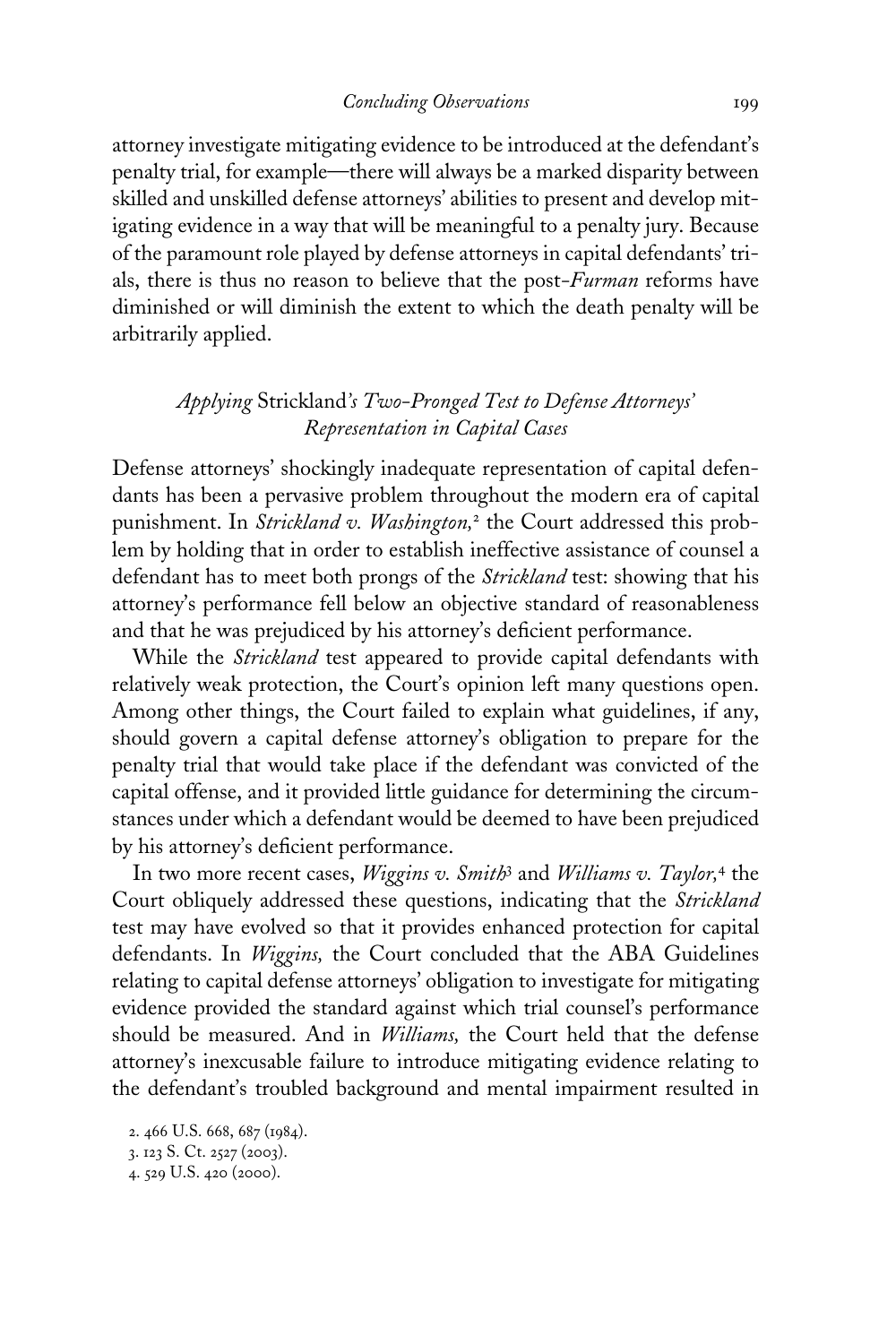prejudice in that case, even though the aggravating circumstances were quite strong.

Through embracing the provisions of the ABA Guidelines relating to a capital defense attorney's obligation to investigate for mitigating evidence, *Wiggins* perhaps signaled to lower courts that at least these guidelines should be viewed as providing professional norms. Even if lower courts adopt this approach, however, they will still have to decide the circumstances under which a defense attorney can make a reasonable strategic decision to curtail the investigation for mitigating evidence because of a belief that the mitigating evidence likely to be found would not be introduced at the defendant's penalty trial.

The practices of skilled capital defense attorneys indicate that these attorneys will rarely, if ever, decide to curtail investigation for mitigating evidence for any reason. The cases discussed in chapters 4 and 5 indicate that a capital defendant's attorney must have a full understanding of the nature of the available mitigating evidence in order to decide on the defense strategy to be adopted at the penalty trial. Moreover, regardless of the arguments presented at the penalty trial, the defense will nearly always want to introduce enough mitigating evidence to provide the jury with a full understanding of the defendant's background, the problems he has faced, and his positive attributes.

Even if some of the available mitigating evidence is double-edged in the sense that it indicates the defendant is more likely to have violent or antisocial tendencies, the defense may want to introduce this evidence in order to provide the jury with a fuller understanding of the defendant's personal history and the forces that have shaped his conduct. Courts should thus be extremely skeptical when assessing a capital defense attorney's claim that she made a strategic choice to curtail investigation for mitigating evidence because she didn't believe the mitigating evidence likely to be found would assist the defense. Courts should interpret *Wiggins* to mean that, in the absence of very unusual circumstances, a capital defendant's attorney needs to conduct a full investigation for mitigating evidence in order to make a fully informed decision as to the strategy to be adopted at the penalty trial.

The question left open by *Williams* concerns the circumstances under which defense counsel's inexcusable failure to introduce mitigating evidence at the penalty trial will prejudice a capital defendant who is sentenced to death. Prior to *Williams,* courts frequently concluded that an attorney's failure to introduce mitigating evidence did not establish prejudice because, given the aggravated nature of the government's case, the jury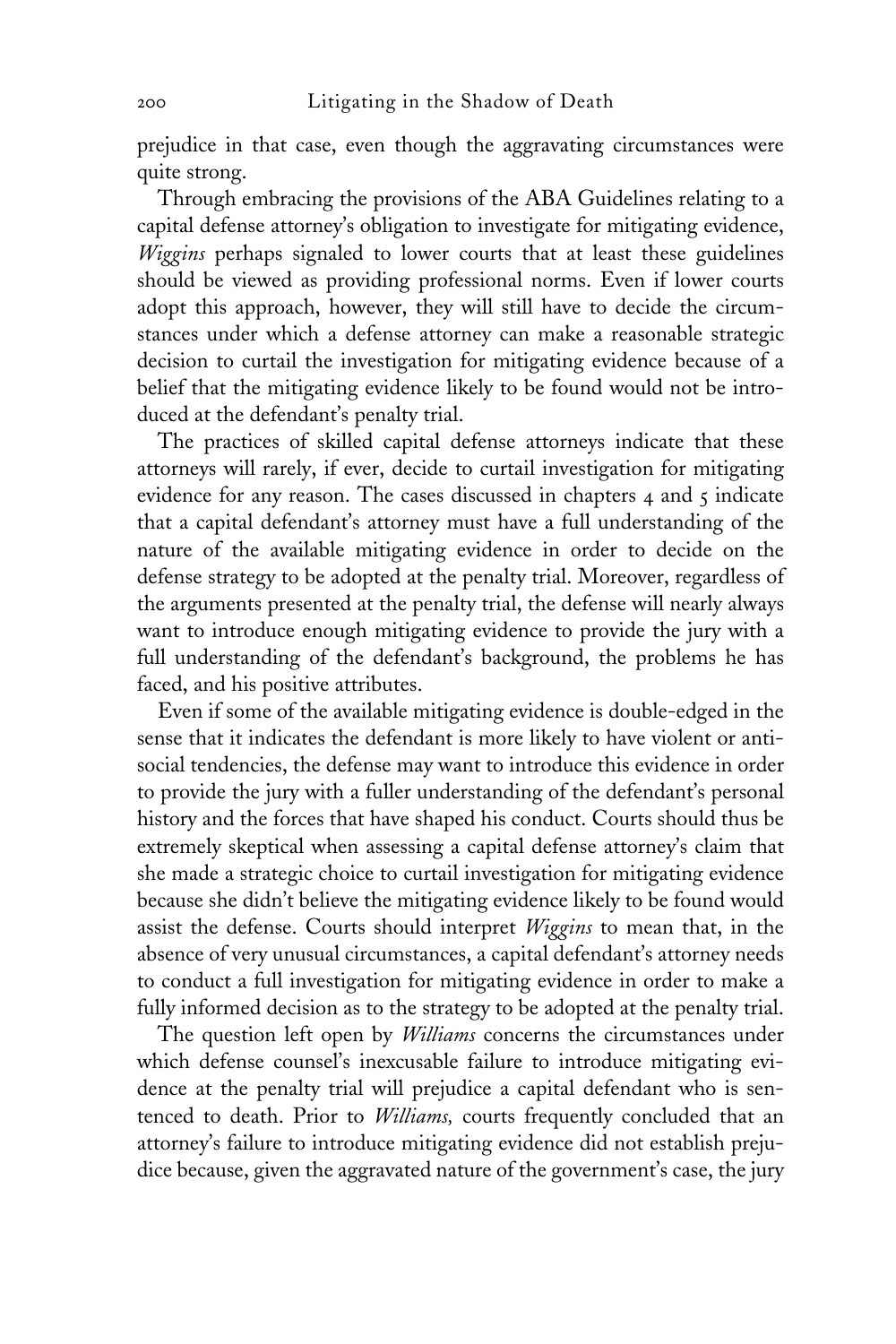would have sentenced the defendant to death even if it had considered the mitigating evidence the defense attorney inexcusably failed to introduce. While *Williams* indicated that the attorney's failure to introduce mitigating evidence at the penalty trial can result in prejudice even when the government has established powerful aggravating circumstances, it did not provide lower courts with criteria for determining when defense mitigating evidence not presented at the penalty trial will be sufficient to establish prejudice.

The accounts of the three cases in chapter 5 indicate that, even in the most aggravated capital cases, introducing mitigating evidence at the penalty trial can dissuade the jury from imposing the death sentence. In all three cases, the defendant was shown to be guilty of multiple killings; in the *White* and *Gonzalez* cases, the prosecutor was also able to establish significant additional aggravating circumstances based on the defendant's pattern of prior violent behavior. Nevertheless, the defense's presentation at the penalty trial led the juries to impose life sentences in all three cases.

The cases also indicate that determining whether particular mitigating evidence should be viewed as powerful will be difficult because so much depends on the way in which the defense attorney presents the evidence and explains its significance to the jury. In Lee Malvo's case, for example, the mitigating evidence showing that Malvo was raised by multiple caretakers while growing up in Jamaica was significant because it showed why Malvo was desperately seeking a father figure and would thus be especially vulnerable to the influence of a charismatic older man like John Muhammad. The Jamaican tradition of telling a person entrusted with the care of a child to "punish this child, save the eye" animated this evidence by emphasizing to the jury the extent to which Malvo was isolated from any real parents; during a major portion of his life, a series of caretakers had complete control over him. By ending his closing argument with the phrase "Punish this child, save the eye," Cooley was able to recall the evidence to which the phrase related in a way likely to resonate with the jurors, reminding them of Malvo's troubled history while at the same time communicating that they—like his prior caretakers—now had responsibility for determining his destiny.

The mitigating evidence relating to Martin Gonzalez's conduct following his head injury provides an even more striking example. The evidence—that the defendant had to be tied up in a dusty corral after he chased people with a machete—was mitigating only because it showed that the defendant's behavior had dramatically changed after the head injury he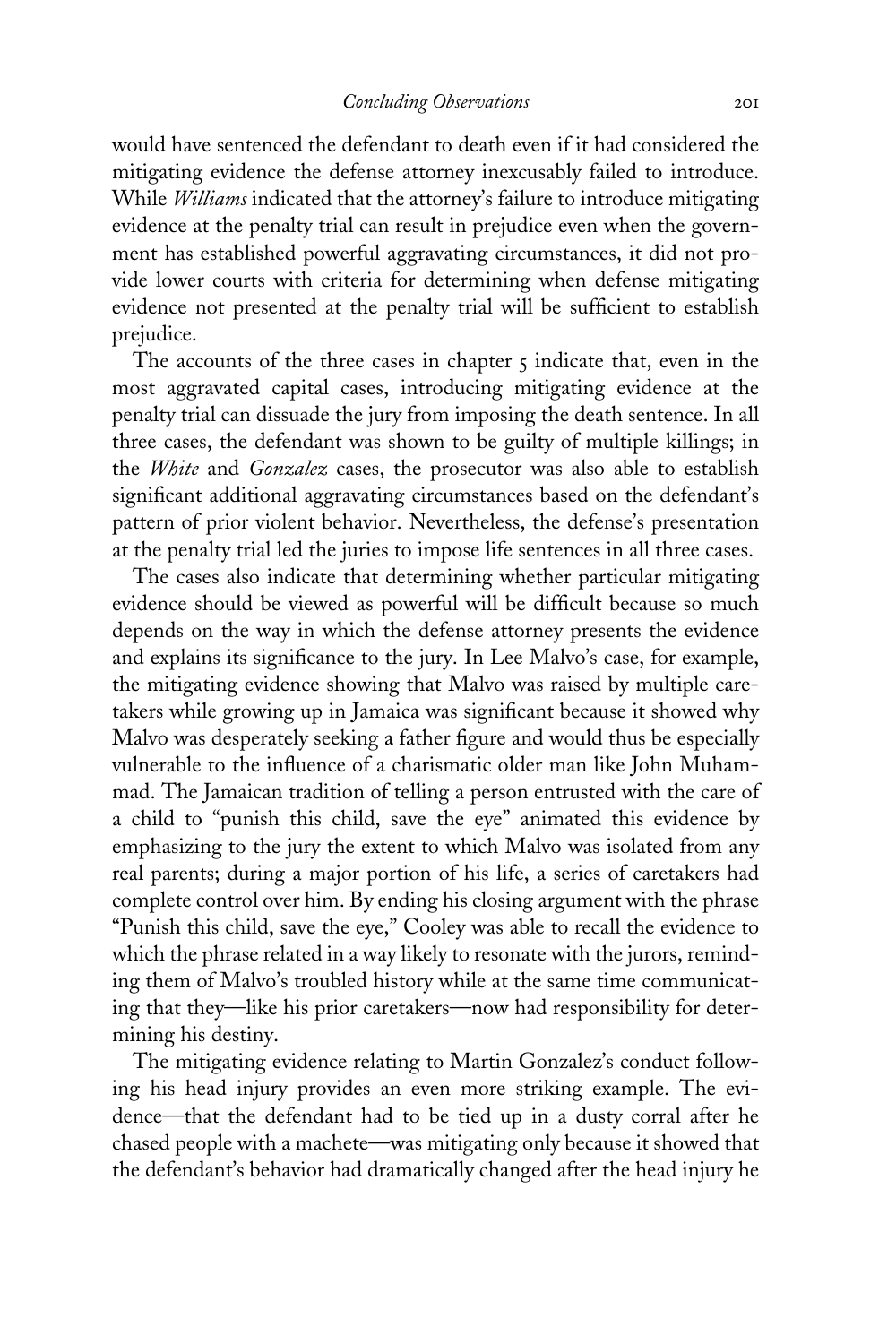suffered in a motorcycle accident. While the evidence in itself might not seem especially powerful, Carlos Garcia, Gonzalez's lawyer, was able to make it vivid to the jury by introducing photos that allowed them to visualize the dusty corral in which Gonzalez was restrained. In Garcia's closing argument, moreover, his reference to the defendant's bestial behavior characterizing him as one who "foams at the mouth, brays like an animal"—provided an effective counterpoint to his eloquent religious appeal in which he asked the jury to emulate those who have "improve[d] our race" by showing mercy and choosing life. In essence, Garcia used the mitigating evidence to present the defendant as a terribly flawed person, damaged as a result of something beyond his control, and then implicitly suggested to the jurors that in order to demonstrate the contrast between them and the flawed defendant they needed to exemplify what is best in the human species by dispensing mercy to him.

As these cases indicate, assessing the effect that mitigating evidence will have on a penalty jury is very difficult because so much depends on the skill of the attorney presenting the evidence. In seeking to assess the potential impact of defense mitigating evidence for the purpose of determining whether the defendant can establish prejudice within the meaning of *Strickland,* however, reviewing courts have to consider the evidence in a vacuum. They will be unable to determine the context in which a skilled attorney would have introduced the evidence or the ways in which she might have been able to make that evidence resonate with the jury. Barring unusual circumstances, courts should thus be circumspect in concluding that a defense attorney's inexcusable failure to introduce mitigating evidence relating to the defendant's background at the penalty trial did not prejudice the defendant.

### *How Defense Attorneys Have Altered Our Perception of Capital Punishment*

Over the past three decades, the legal climate within which capital defense attorneys operate has changed significantly. During the 1970s and early 1980s, the Supreme Court was receptive to arguments relating to the capital punishment system's fairness and was thus willing to expand the protections afforded capital defendants. By the mid-1980s, however, the Court became increasingly concerned with ensuring that capital cases were disposed of expeditiously.5 As a result, death row defendants' attorneys' argu-

5. *See* Welsh S. White, The Death Penalty in the Nineties: An Examination of the Modern System of Capital Punishment 5 (1991).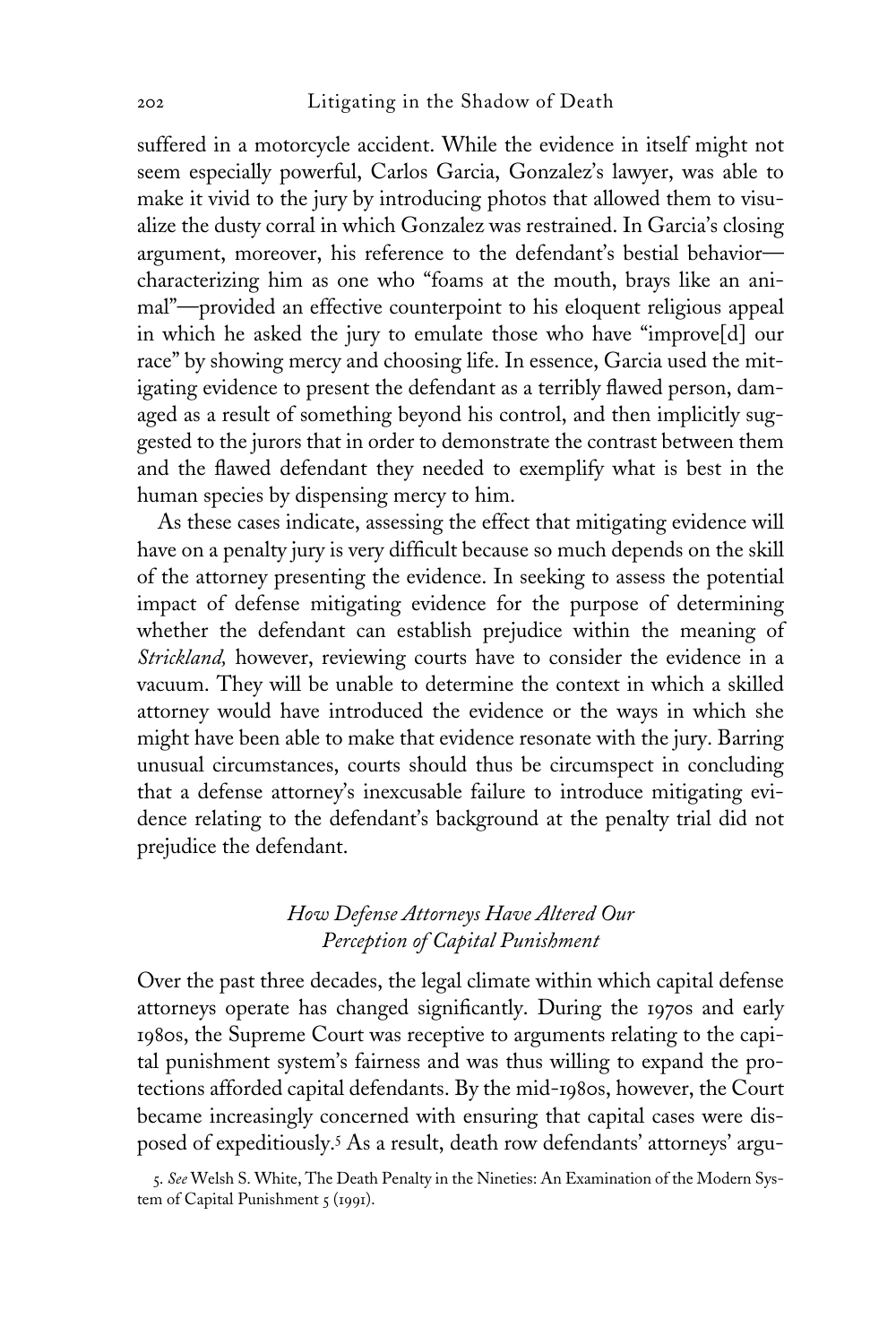ments designed to significantly broaden capital defendants' protections invariably failed.

During this period, postconviction attorneys focused on developing narratives of injustice designed to obtain relief for individual death row defendants. In view of the procedural barriers developed by the Court, even obtaining this kind of relief was difficult. In order to obtain relief, the capital defendant's attorney often had to almost strike a court's nerve, altering its perception of the relevant events so that, instead of perceiving that the defendant had been properly convicted of a capital crime, the court would conclude that the defendant was the victim of a manifest injustice.

Over the past several years, the legal climate has changed again. Defense attorneys' successes in developing compelling narratives of injustice in a series of cases have altered our perception of capital punishment so that courts and the public have become aware of at least three significant problems relating to the way in which the death penalty is applied: first, too many innocent defendants are sentenced to death; second, too many capital defendants are not afforded adequate representation by their defense attorneys; third, at least in some cases, death sentences are imposed on defendants whose diminished moral culpability does not justify this punishment.

The proliferation of cases in which death row defendants have been shown to be wrongfully convicted has undoubtedly played the greatest role in altering the Court's and the public's perception of our system of capital punishment. Cases such as those involving Earl Washington, Anthony Porter, and Joseph Amrine, in which attorneys narrowly saved innocent defendants from execution, indicate that the execution of an innocent defendant has probably already occurred<sup>6</sup> and, in any event, is inevitable.<sup>7</sup> Since most would agree that executing an innocent defendant is a paramount evil to be avoided, these cases strike a particularly sensitive nerve. The surprisingly large number of wrongful convictions in capital cases demonstrates that there are fundamental problems with our system of capital punishment.

The numerous cases in which capital defendants have been wrongfully convicted have fueled recognition that capital defendants' inadequate representation at trial is also a serious problem. Knowledgeable authorities, such as those involved in developing the ABA Guidelines for capital

<sup>6.</sup> *See* Hugo Adam Bedau, Michael L. Radelet & Constance E. Putnam, *Convicting the Innocent in Capital Cases: Criteria, Evidence and Inference,* 52 Drake L. Rev. 587, 590–91 & n.16 (2004).

<sup>7.</sup> *See id.* at 591.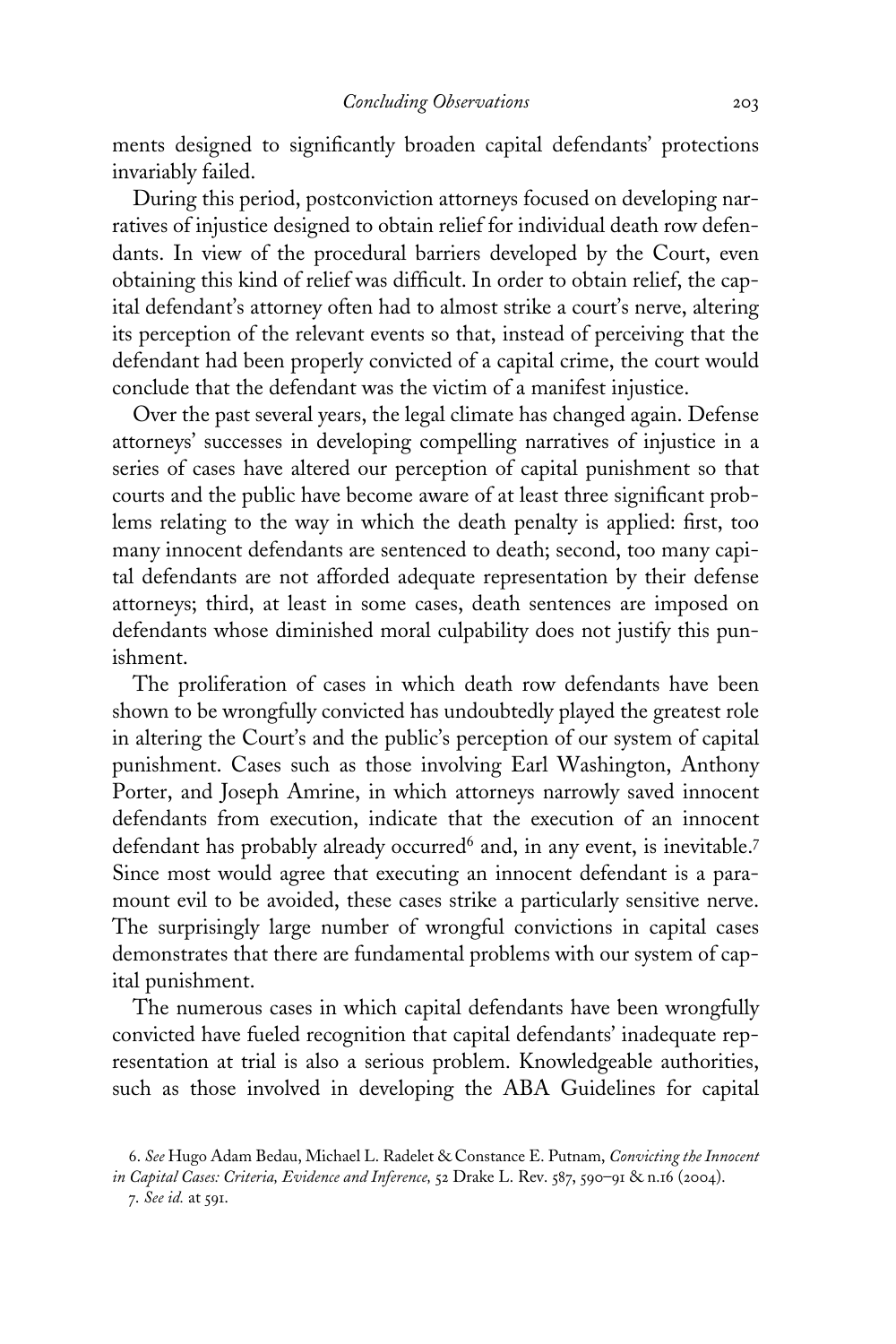defense attorneys, have recognized for decades that capital defense attorneys' trial representation is frequently inadequate and often abysmal. Examination of cases in which capital defendants have been wrongfully convicted, however, reveals the profound consequences of inadequate representation. Although the Supreme Court suggested otherwise in *Strickland,* the stories of the Washington, Porter, and Amrine cases, among others, demonstrate that there can be no assurance of reliable results in capital cases unless the defendant's attorney provides effective representation throughout the capital trial. In many of the cases in which death row defendants were wrongfully convicted, the defense attorney's inadequate performance at trial was at least a contributing factor to the wrongful conviction.

The right to the effective assistance of counsel, however, is not merely designed to protect the innocent. As the Court recognized in *Wiggins* and *Williams,* a capital defendant must be afforded effective representation at the penalty trial even if he is clearly guilty of the capital offense. Through embracing at least some of the ABA Guidelines, the *Wiggins* case provided a starting point toward delineating the nature of a defense attorney's obligation to represent the defendant at the penalty trial; and the *Williams* case took an important step toward developing a reasonable approach for assessing the circumstances under which the attorney's deficient penalty trial performance requires a new penalty trial.

Enhanced concern that the death penalty not be imposed on those with diminished moral responsibility was most clearly evidenced by the Court's decision in *Atkins v. Virginia.*<sup>8</sup> *Atkins,* which overruled a relatively recent precedent to hold that executing mentally retarded defendants is no longer consistent with our "evolving standards of decency,"9 was based on the conclusion that mentally retarded defendants lack sufficient culpability to be subject to the penalty of death. In reaching this conclusion, the Court drew not only on recently enacted state statutes protecting mentally retarded individuals from the death penalty but also on its own criteria for assessing moral culpability.

While *Atkins* was not the first case in which the Court protected a class of defendants from execution because of their diminished moral culpability,<sup>10</sup> the Court's analysis was significant because it recognized the special

<sup>8. 536</sup> U.S. 304 (2002).

<sup>9.</sup> *Id.* at 312.

<sup>10.</sup> *See* Thompson v. Oklahoma, 487 U.S. 815, 838 (1988) (holding unconstitutional the execution of a person who was under the age of 16 at the time he or she committed his or her crime).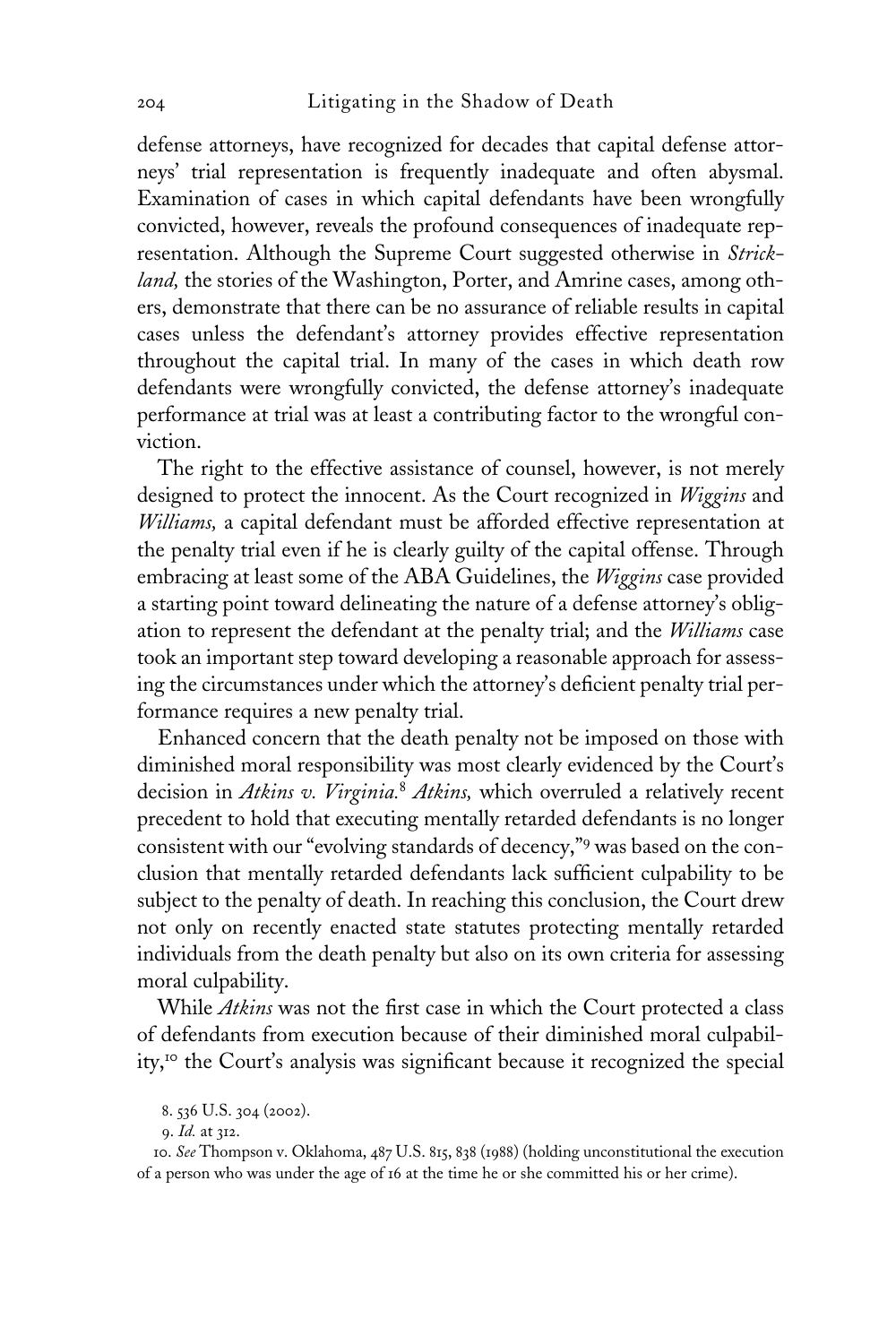problems with assessing the moral culpability of mentally impaired individuals. In particular, it recognized that these defendants' impairments diminish the efficacy of their procedural protections, thereby increasing the risk of erroneous guilt or penalty determinations. The Court thus evidenced an enhanced concern for ensuring that the death penalty not be imposed on defendants with diminished moral culpability and a sensitivity to the need for imposing safeguards designed to protect such defendants from wrongful execution.

#### *Capital Defense Attorneys' Role in the Near Future*

In view of the altered perception as to the magnitude of death row defendants' wrongful convictions, protecting the innocent from wrongful execution will continue to be a dominant concern. In addition to seeking to demonstrate the innocence of individual death row defendants, capital defense attorneys are likely to address this issue in at least three ways: they will seek to remove procedural barriers designed to prevent litigation of issues relating to innocence; they will seek to obtain safeguards designed to protect capital defendants from wrongful conviction; and they will seek to persuade public officials to impose a moratorium on the death penalty until sufficient reforms to protect innocent defendants from execution are in place. Over the short term at least, their success in obtaining these objectives is likely to vary.

Defense attorneys are likely to be successful in removing procedural barriers designed to prevent litigation relating to whether a capital defendant is innocent. Most important, the Missouri Supreme Court's decision in the *Amrine* case, which allows a death row defendant to obtain relief solely on the basis of evidence showing that he is innocent of the capital crime, is likely to be followed in other jurisdictions and perhaps eventually by the Supreme Court. As the Missouri Supreme Court justices' response to the attorney general's argument in *Amrine* indicated, the principle at stake in these cases is whether it is "a matter of manifest injustice . . . to execute an innocent man." Given the concern relating to wrongful convictions in capital cases, capital defendants' attorneys may be able to persuade courts and legislatures not only to accept this principle but also to provide safeguards, such as greater access to DNA testing in capital cases, that will increase the likelihood of its vigorous enforcement.

Defense attorneys may also have some success in obtaining broader safeguards in capital cases. Concerns about the proliferation of innocent death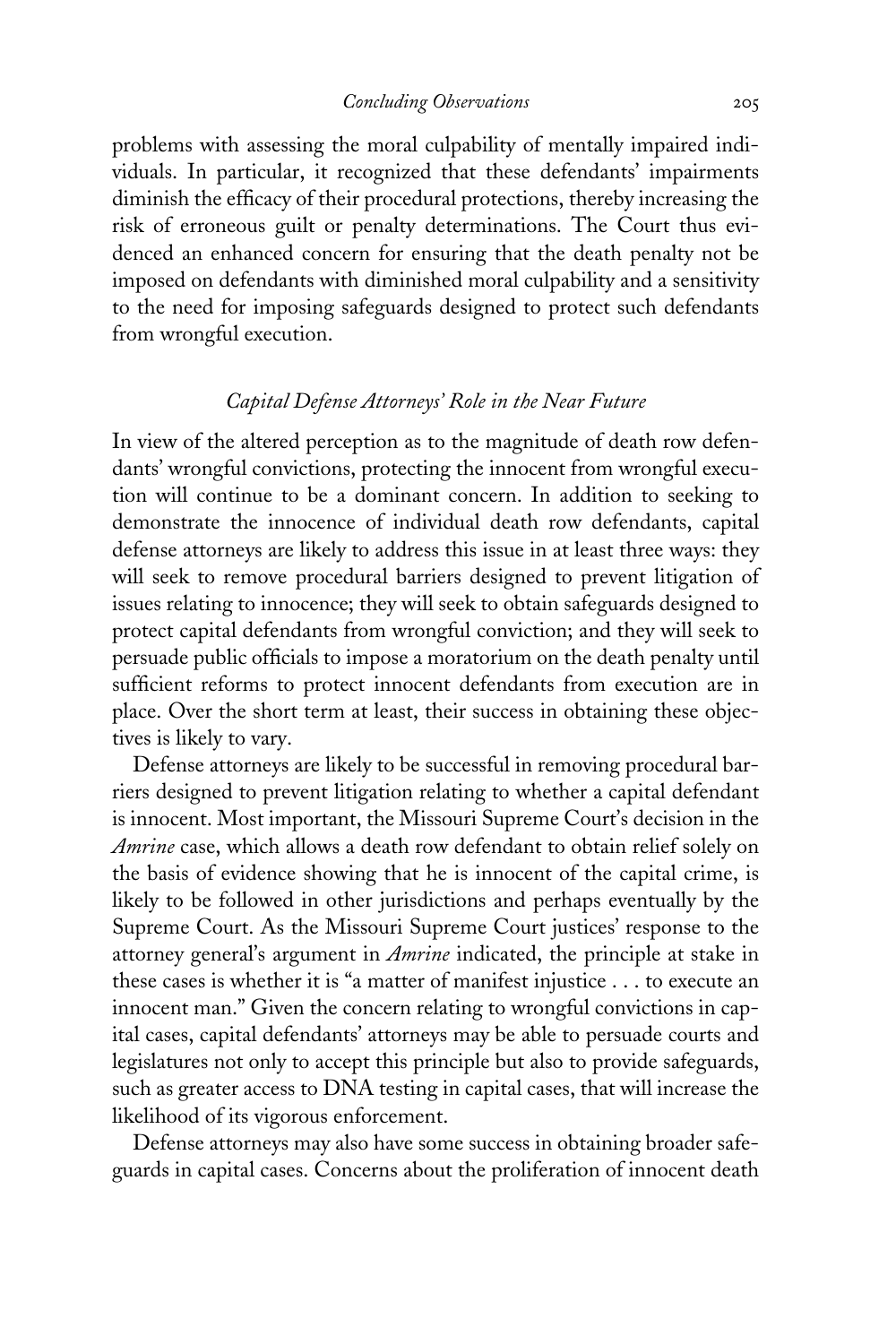row defendants have precipitated proposals of safeguards designed to decrease the likelihood of erroneous verdicts in capital cases.<sup>11</sup> Some legislatures have adopted some of the proposed reforms—providing protection against coercive police interrogation practices, for example, by requiring electronic recording of most police interrogations.<sup>12</sup> Through emphasizing the concern for preventing wrongful convictions in capital cases, defense attorneys may be able to obtain additional safeguards, perhaps including new restrictions on police interrogation practices<sup>13</sup> or the admission of defense expert testimony to assist the jury in assessing the reliability of categories of government evidence that have contributed to wrongful convictions in past capital cases.<sup>14</sup>

Based on Governor Ryan's stated reason for declaring a moratorium on Illinois executions, defense counsel will also seek to persuade responsible officials to suspend executions until sufficient reforms to provide adequate protection against wrongful convictions in capital cases are in place. Although this argument undoubtedly has force, it is unlikely to be successful in more than a few jurisdictions. Despite the concerns that have been raised about our system of capital punishment, the death penalty is still viewed by many as an important aspect of our administration of justice, at least in states where the death penalty is widely applied. Governor Ryan's declaration of the Illinois moratorium was in fact a politically courageous act. Barring unusual circumstances, most other public officials are unlikely to follow his example in the near future.

As a result of the Court's decisions in *Wiggins* and *Williams,* the overall quality of defense attorneys' representation of capital defendants is likely to improve. The decisions in both cases will lead lower courts to monitor

11. *See* State of Ill., Report of the Governor's Commission on Capital Punishment (Apr. 15, 2002); Jim Dwyer, Peter Neufeld & Barry Scheck, Actual Innocence: Five Days to Execution, and Other Dispatches from the Convicted app. 1 (A Short List of Reforms to Protect the Innocent) (2000); James S. Liebman, Jeffrey Fagan & Valerie West, A Broken System: Error Rates in Capital Cases, 1973–1995 ( June 12, 2000), *available at* http://justice.policy.net/jpreport/section1.html (last visited Aug. 20, 2004).

12. *See, e.g.,* 125 Ill. Comp. Stat. 5/103–2.1 (2000 & Supp. 2004) (effective July 18, 2005); D.C. Code Ann. § 5–133.20 (2004).

13. *See* Welsh S. White, *Confessions in Capital Cases,* 2003 U. Ill. L. Rev. 979, 993.

14. In some jurisdictions, expert testimony relating to the reliability of eyewitness testimony and expert testimony relating to the circumstances under which police-induced false confessions are likely to occur are already admissible. *See id.* at 1030–31. Based on data showing the sources of error leading to wrongful convictions in capital cases, such expert testimony may become more widely admissible in capital cases. In addition, expert testimony relating to the problems in assessing the reliability of certain types of forensic evidence—comparison of hair samples, for example—may become more widely admissible, especially in capital cases.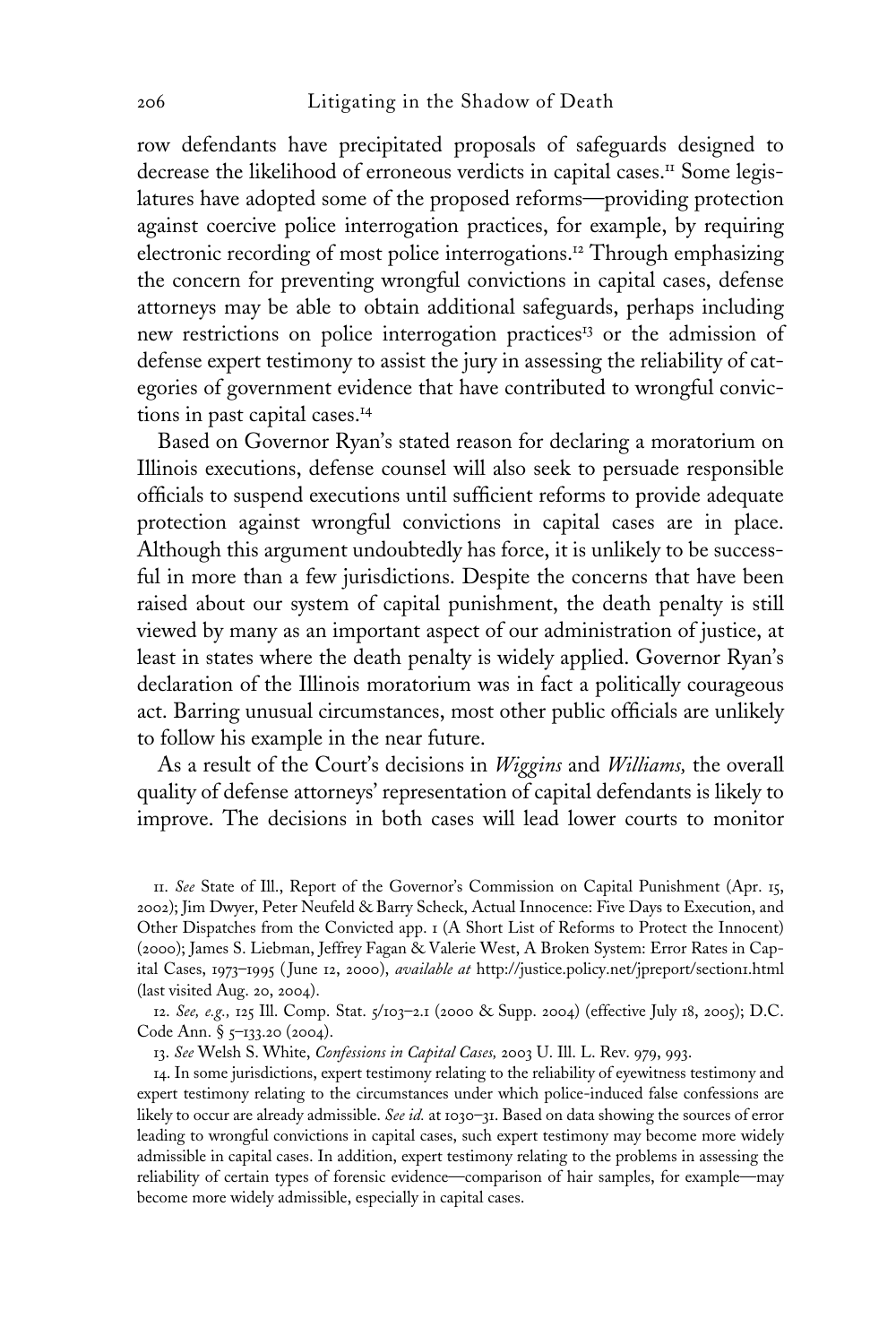defense attorneys' representation in capital cases more closely, which in turn should lead states to impose stricter standards for attorneys representing capital defendants and to provide capital defense attorneys with more resources so that they will be better able to meet the standards for effective representation.

*Wiggins*'s explanation of the standards for evaluating a defense attorney's performance in a capital trial is likely to be especially significant. As a result of *Wiggins,* defense attorneys representing capital defendants will be more likely to follow the ABA Guidelines, especially with respect to preparing for the penalty trial. There will thus be fewer penalty trials in which the defense counsel introduces little or no mitigating evidence and more in which the defense presents a multilayered picture of the defendant, providing the jury with an opportunity to understand the defendant and perhaps to empathize with him. As a result, the extent to which juries impose death sentences will continue to decrease.<sup>15</sup>

In addition, capital trials will become increasingly expensive. As a result, prosecutors will be likely to become more circumspect about bringing capital charges and more eager to avoid trials by agreeing to plea bargains that will allow the defendant to avoid the possibility of a death sentence. These changes will further reduce the extent to which death sentences will be imposed.

For the near future, defense attorneys' successes in obtaining Supreme Court rulings providing new protections for capital defendants are most likely to occur in cases involving defendants with diminished moral responsibility. In *Roper v. Simmons,*<sup>16</sup> decided in 2005, the court held that the Constitution prohibits the execution of youths who were under the age of eighteen at the time of their offenses. Drawing from the arguments that were successful in *Atkins v. Virginia*,<sup>17</sup> defense attorneys were able to convince the Court that, like individuals who are mentally retarded, juveniles as a class lack the requisite moral responsibility to be subject to the death penalty. Building upon their victories in *Atkins* and *Simmons,* defense attorneys may be able to convince the court that other categories of defendants with severe mental impairments or marked signs of immaturity should not be eligible for execution.

15. The number of death sentences has dropped from a peak of 320 in 1996 to 144 in 2003. *See* Death Penalty Information Center, Death Sentences in the United States from 1977 to 2003 (citing Bureau of Justice Statistics: Capital Punishment Annual Reports, 1977–2003), *available at* http://www.deathpenaltyinfo.org/article.php?scid=9&did=847 (last visited September 14, 2005).

16. 125 S.Ct. 1183 (2005).

17. *See* 536 U.S. 304 (2002).